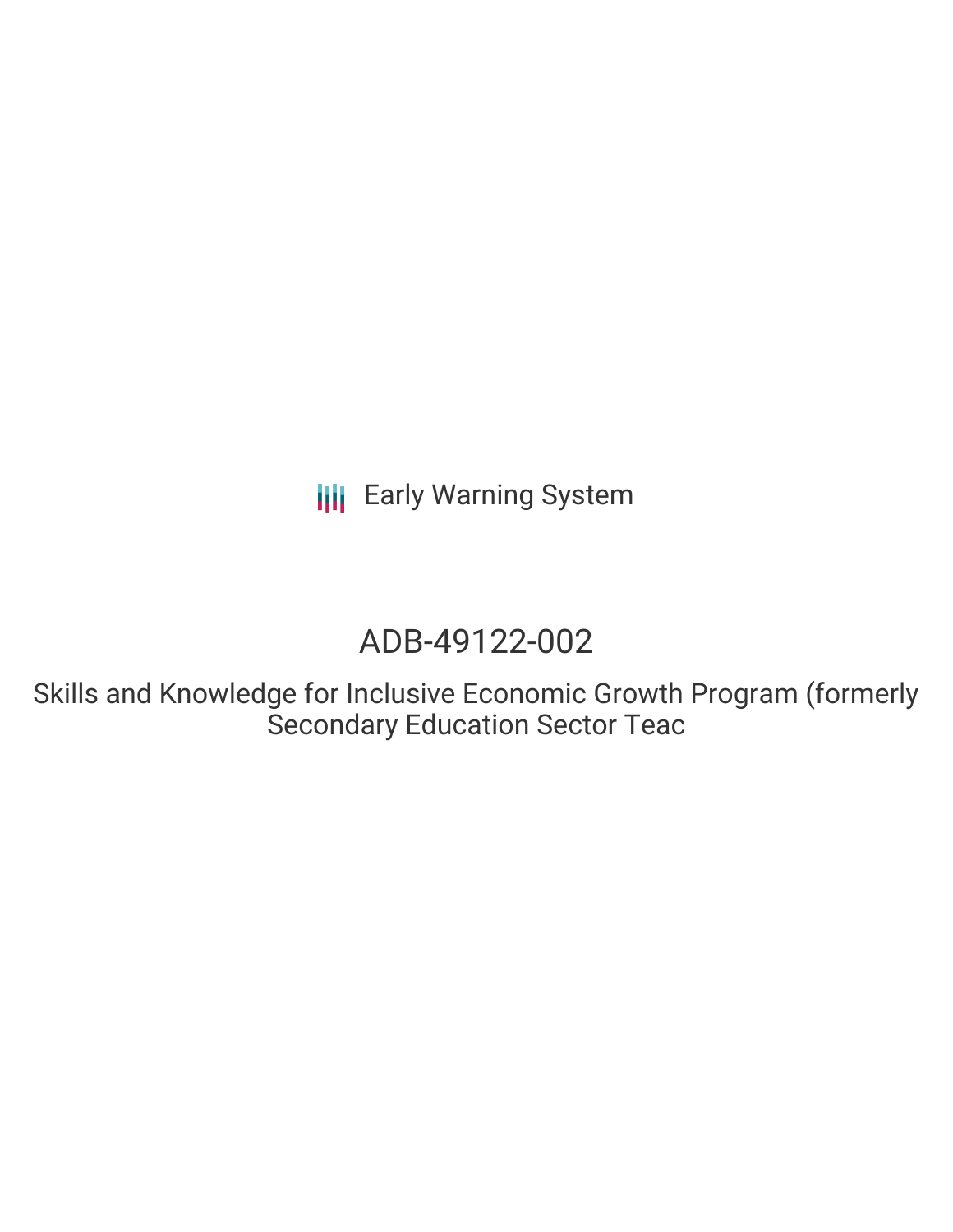

Skills and Knowledge for Inclusive Economic Growth Program (formerly Secondary Education Sector Teac

#### **Quick Facts**

| <b>Financial Institutions</b><br>Asian Development Bank (ADB)<br>Proposed<br><b>Status</b><br><b>Bank Risk Rating</b><br>C<br>Socialist Republic of Vietnam, Ministry of Labor, Invalids and Social Welfare<br><b>Borrower</b> |
|--------------------------------------------------------------------------------------------------------------------------------------------------------------------------------------------------------------------------------|
|                                                                                                                                                                                                                                |
|                                                                                                                                                                                                                                |
|                                                                                                                                                                                                                                |
|                                                                                                                                                                                                                                |
| <b>Education and Health</b><br><b>Sectors</b>                                                                                                                                                                                  |
| <b>Investment Type(s)</b><br>Loan                                                                                                                                                                                              |
| <b>Loan Amount (USD)</b><br>\$100.00 million                                                                                                                                                                                   |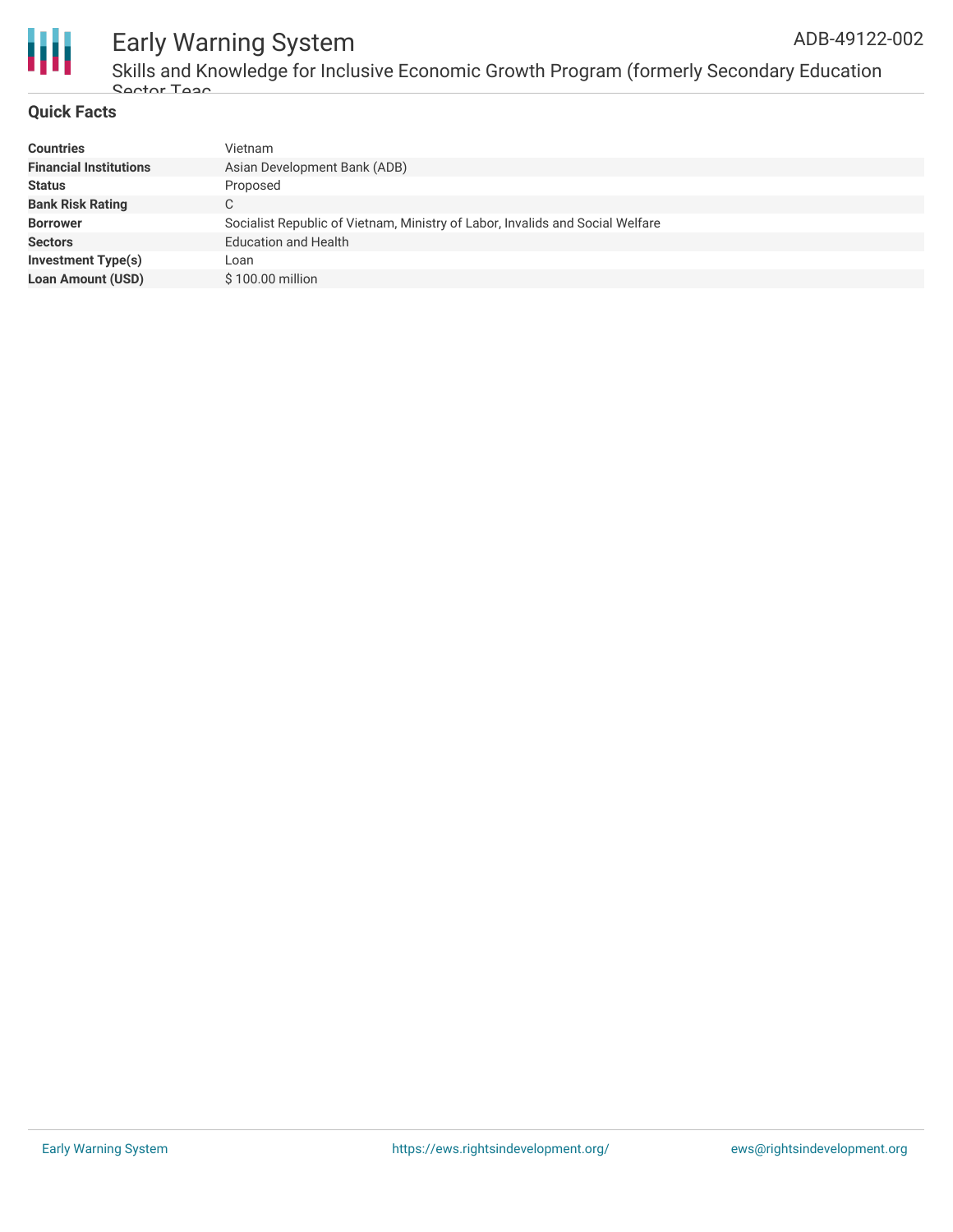

### **Project Description**

According to ADB website, the proposed program aims to modernize technical and vocational education and training. The project is helping the Ministry of Labor–Invalids and Social Affairs to upgrade teaching and learning environments and establish professional training schemes for teacher and managers of training providers with a special focus on student-centered, handson teaching methods and entrepreneurial approaches.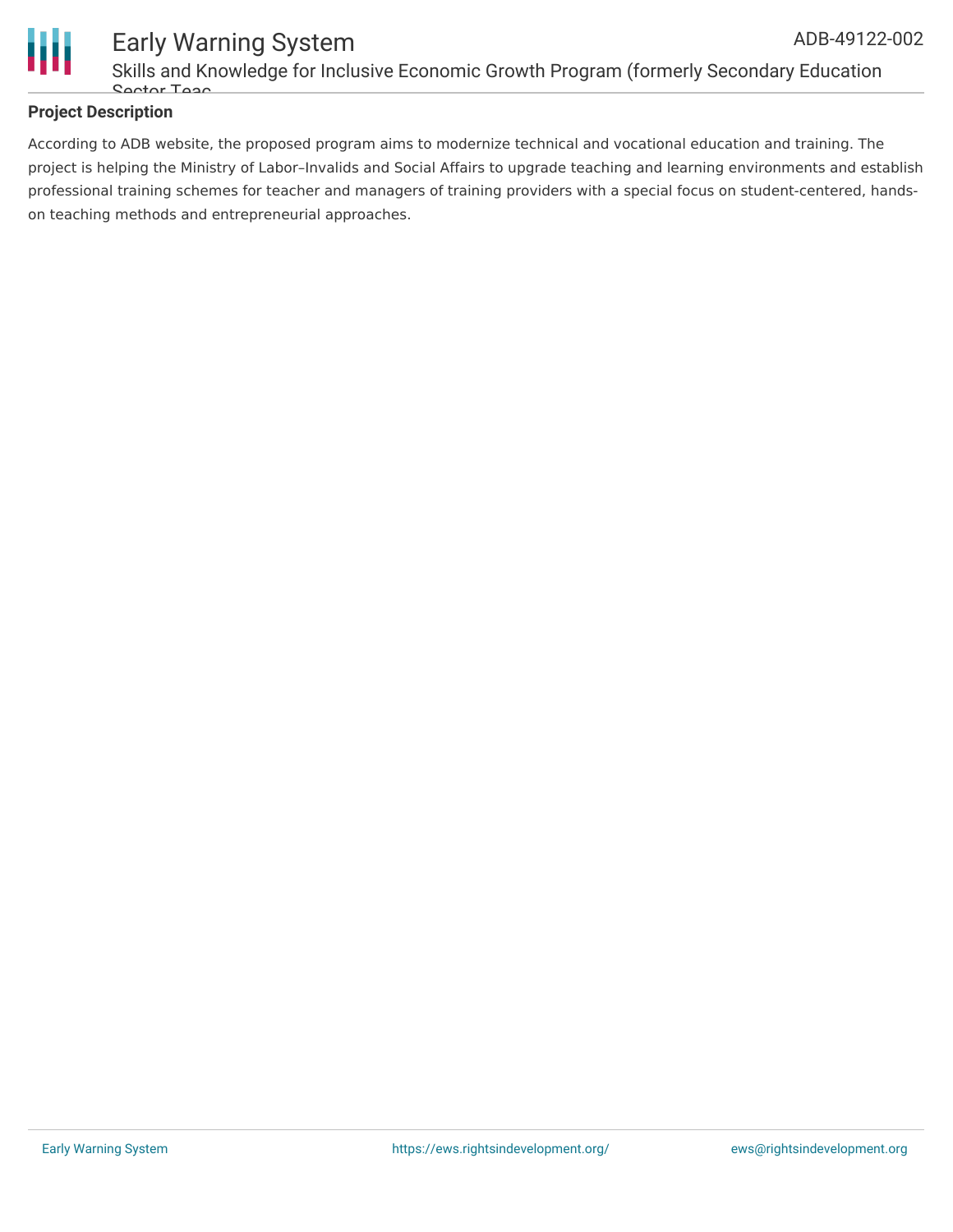

Skills and Knowledge for Inclusive Economic Growth Program (formerly Secondary Education Sector Teac

#### **Investment Description**

Asian Development Bank (ADB)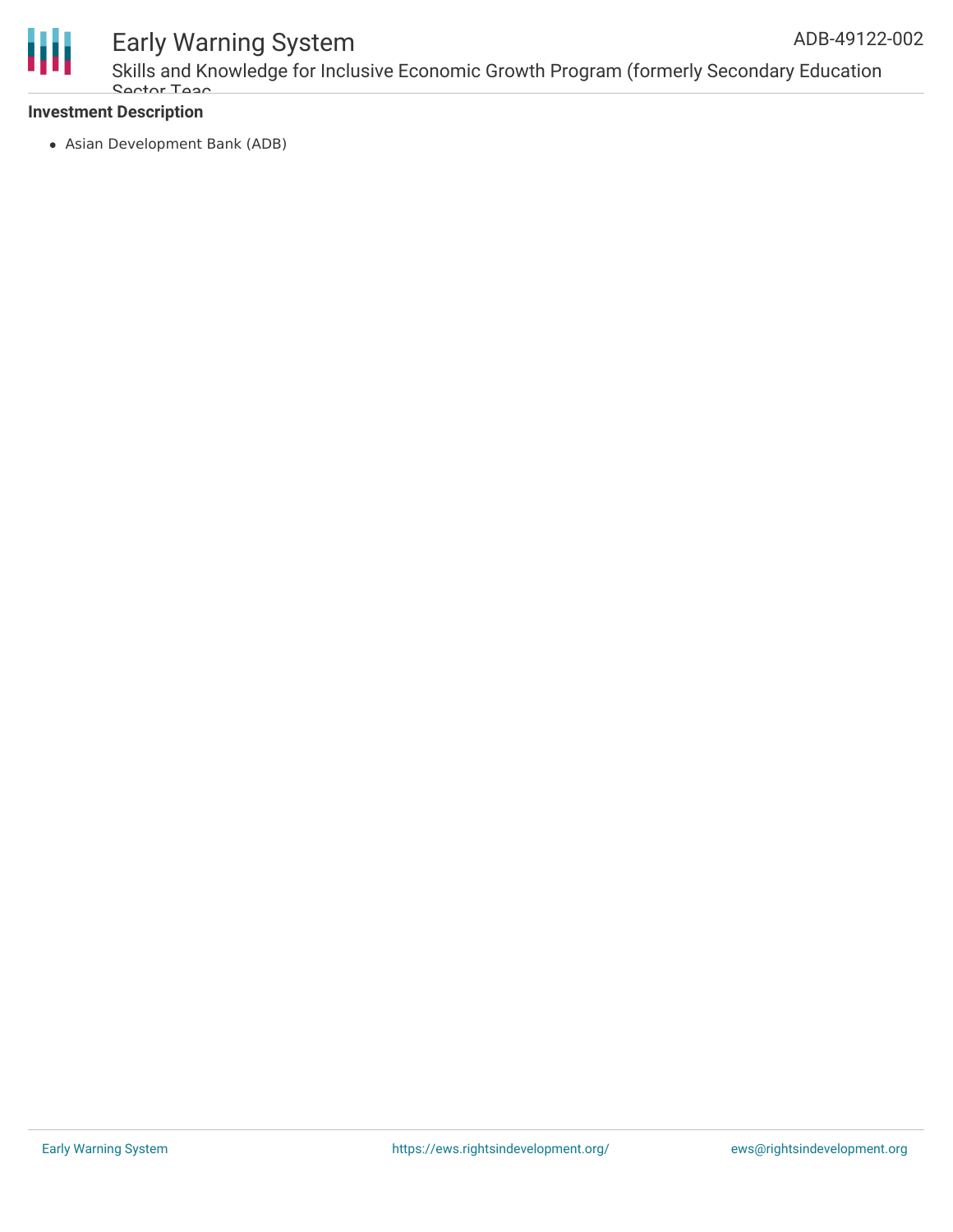

Skills and Knowledge for Inclusive Economic Growth Program (formerly Secondary Education Sector Teac

### **Contact Information**

Project Officer: Tanaka, Sakiko Southeast Asia Department, ADB No contact information provided at the time of disclosure.

#### ACCOUNTABILITY MECHANISM OF ADB

The Accountability Mechanism is an independent complaint mechanism and fact-finding body for people who believe they are likely to be, or have been, adversely affected by an Asian Development Bank-financed project. If you submit a complaint to the Accountability Mechanism, they may investigate to assess whether the Asian Development Bank is following its own policies and procedures for preventing harm to people or the environment. You can learn more about the Accountability Mechanism and how to file a complaint at: http://www.adb.org/site/accountability-mechanism/main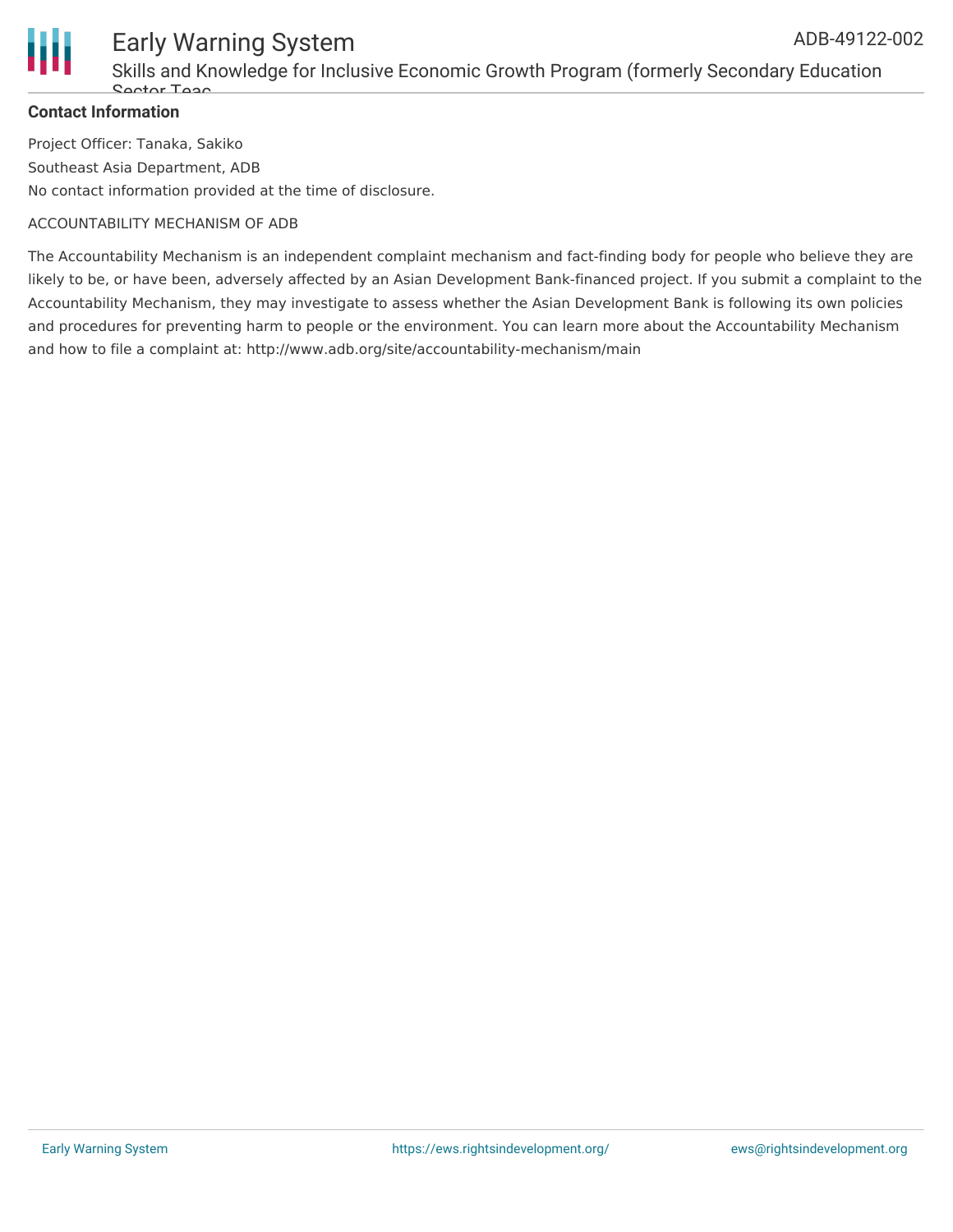

Skills and Knowledge for Inclusive Economic Growth Program (formerly Secondary Education Sector Teac

### **Bank Documents**

- Project [Disclosure](https://www.adb.org/printpdf/projects/49122-002/main) PDF
- Skills and [Knowledge](https://ewsdata.rightsindevelopment.org/files/documents/02/ADB-49122-002_XmltraH.pdf) for Inclusive Economic Growth Program: Initial Poverty and Social Analysis [\[Original](https://www.adb.org/projects/documents/vie-skills-and-knowledge-inclusive-economic-growth-program-ipsa) Source]
- Skills and Knowledge for Inclusive Economic Growth Program: Project [Preparatory](https://ewsdata.rightsindevelopment.org/files/documents/02/ADB-49122-002.pdf) Technical Assistance [Original Source]